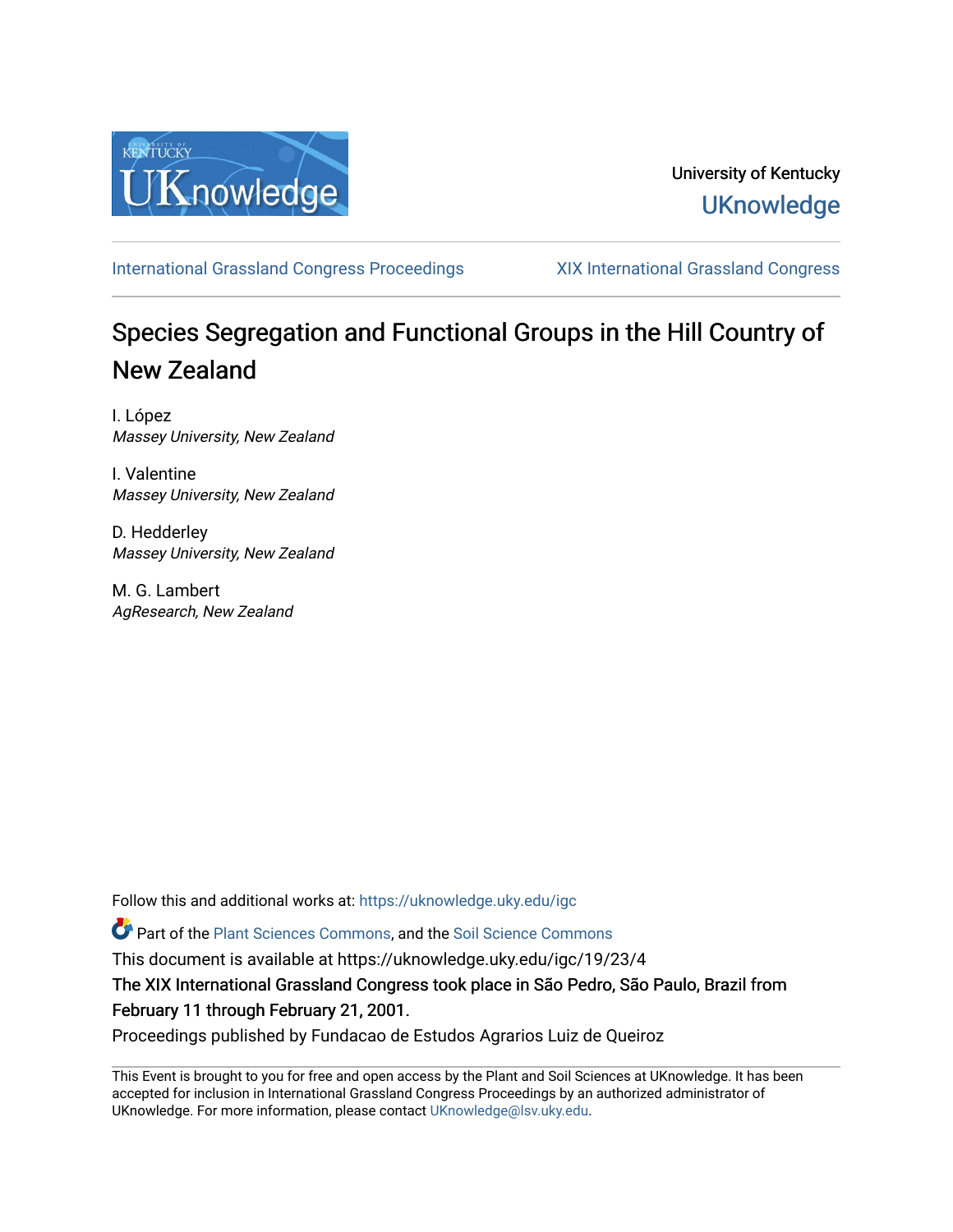# **SPECIES SEGREGATION AND FUNCTIONAL GROUPS IN THE HILL COUNTRY OF NEW ZEALAND**

I. López<sup>1</sup>, I. Valentine<sup>1</sup>, D. Hedderley<sup>2</sup> and M. G. Lambert<sup>3</sup>

<sup>1</sup> Institute of Natural Resources, Massey University, New Zealand

 $2$  Institute of Information Sciences and Technology, Massey University, New Zealand

<sup>3</sup> AgResearch Grasslands, Private Bag 11008, Palmerston North, New Zealand

## **Abstract**

In the hill country of New Zealand, the soil-sward relationship on hill microrelief was studied. Three categories of slope or microsites were distinguished: low, medium and high. The hypothesis was that soil variables of neighbouring microsites differ, and because of this, there is a segregation of species or functional groups of species between the microsites. Soil features, botanical composition and total annual yield were measured in the slope categories in two similar paddocks; one of which had received long-term phosphorus fertilisation and a non-fertilised paddock. ANOVA, cluster analysis and canonical variate analysis were performed on the data. Unsaturated hydraulic conductivity, slope, bulk density, volumetric soil moisture, soil total nitrogen content, soil phosphorus content and soil compressibility explained most of the variation between microsites. All the measured variables showed that differences amongst microsites were larger than between paddocks. The soil of the low slopes was more developed and fertile than the soil of the other microsites. From the botanical composition, seven functional groups were determined. Low slope microsites yielded significantly greater dry matter than medium and high slopes and were dominated by high fertility grasses and *Lolium perenne*. Low fertility species and Agrostis capillaris dominated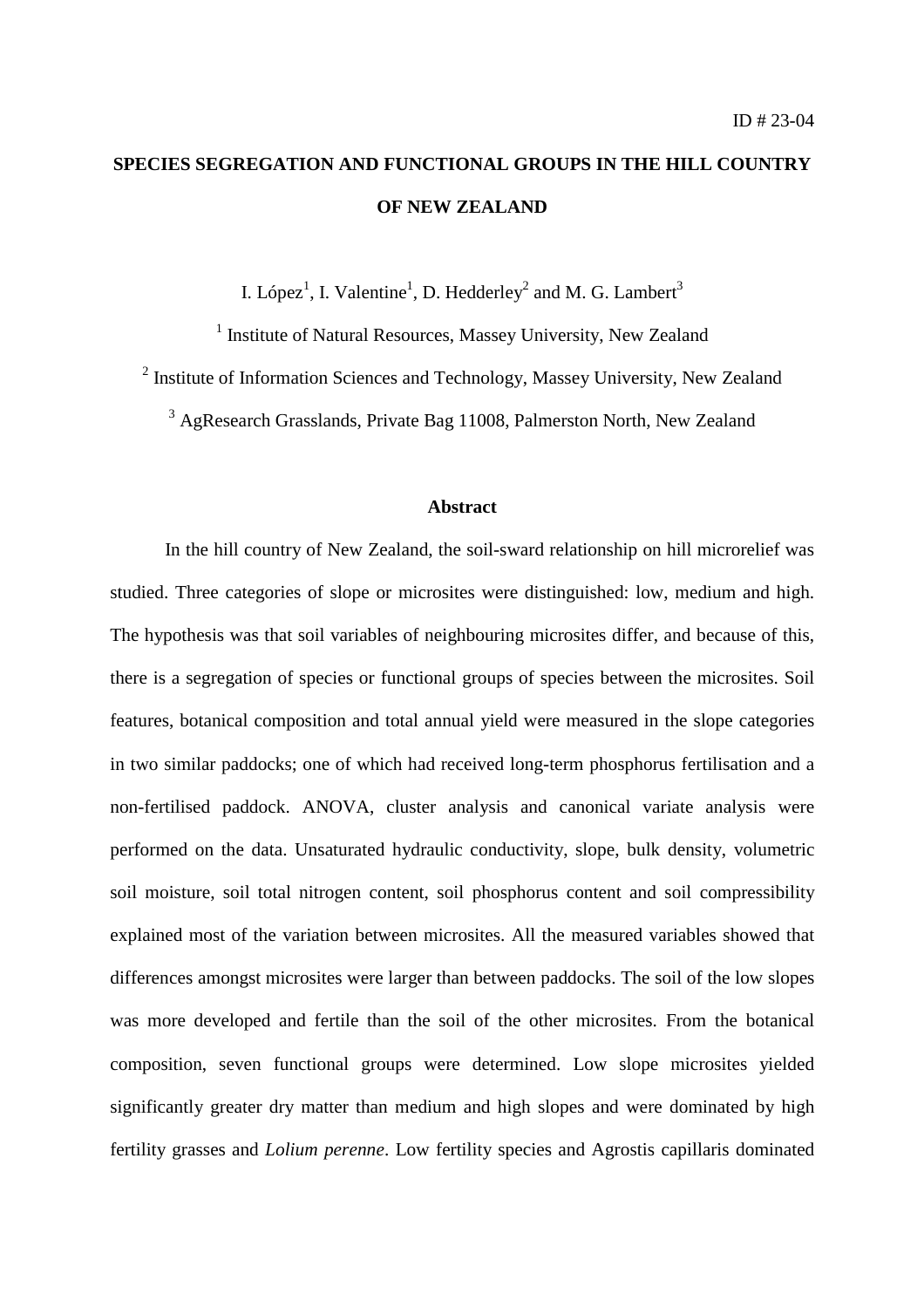the high slope category. Dicotyledons that colonised high fertility and species with low presence were indifferent to changes in the soil variables. The group of medium fertility species was intermediate between the high and low fertility groups. In conclusion, environmental variables segregated species and functional groups. Species and functional groups differed in ecological strategy. High competitors dominated in environments with high availability of resource. Environments with low resources availability were dominated by stress tolerant species.

**Keywords**: Microsite, functional type, hill country, field condition, ecological succession, segregation

#### **Introduction**

Climate characteristics and historical management of the land are variables that exert selection on species in a naturalised pasture. At the paddock level, soil constraints are continuously affecting the botanical composition, with plants species being permanently involved in processes of colonisation and competition for survival (Gastó et al., 1993). Changes in the botanical composition due to the colonisation-competition relationship can be represented through ecological succession of the species in the field or groups of species (Smith et al., 1997; Wilson, 1999) via functional groups (Gitay and Noble, 1997). The hill country of New Zealand presents, on the faces of the hills, a short scale microrelief where it is possible to distinguish three classes of slope: 1-12° (low slope: LS), 13-25° (medium slope: MS),  $>26^{\circ}$  (high slope: HS) from the horizontal. In this short scale (1 meter) soil variables show large variation. The effects of this variation in soil variables on the botanical composition are not clear. The hypothesis of the current work was that the microrelief of the hill country generates differences in the soil features of neighbouring microsites that are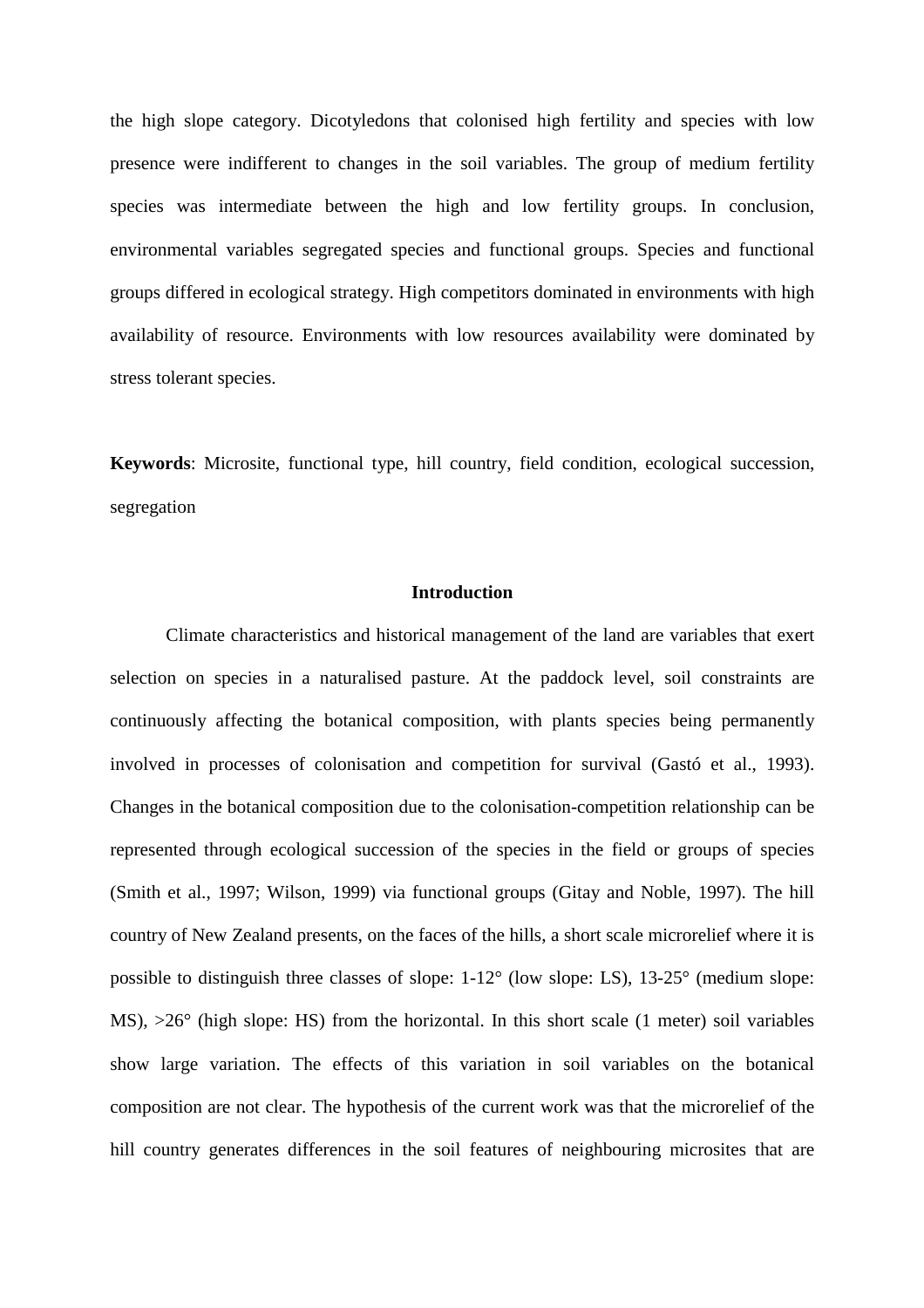sufficiently contrasting to segregate species or functional groups of species. The objectives of the present work were to determine whether functional groups had been generated in the hill country pasture and to analyse whether soil constraints have segregated species or groups of species amongst microsites.

## **Material and Methods**

This work was carried out in AgResearch's Ballantrae Research Station, Palmerston North, New Zealand, in two paddocks that have had a differentiated management history since 1975. The Low-No paddock received a low input of phosphorus between 1975 and 1980, and after that no fertiliser was applied. The High-High paddock has received a high input of phosphorus since 1975. Both paddocks were set-stocked with Romney ewes (Lambert et al., 1996). The result of the interaction between field treatment and slope constituted the microsites. Pasture (4 cages  $0.5 \text{m}^2/\text{microsite}$ ) and soil were sampled from the LN and HH treatments and from the three categories of slope. Soil physical and fertility features, botanical composition and total dry matter production were determined. The data were analysed using ANOVA. Functional groups from pasture were obtained through Cluster Analysis (weighted pair-group average method). Canonical Variate Analysis (CVA) was used to analyse soil data and the soil-functional groups relationship.

### **Results and Discussion**

Analysis of the soil showed that differences amongst microsites were larger than between field treatment. Soil CVA indicated that unsaturated hydraulic conductivity, slope, bulk density, volumetric soil moisture, soil total nitrogen content, soil phosphorus content and soil compressibility had the largest effect on differentiating microsites, explaining 96.7% of the total soil variation. LS had significantly higher water holding capacity (P<0.001), soil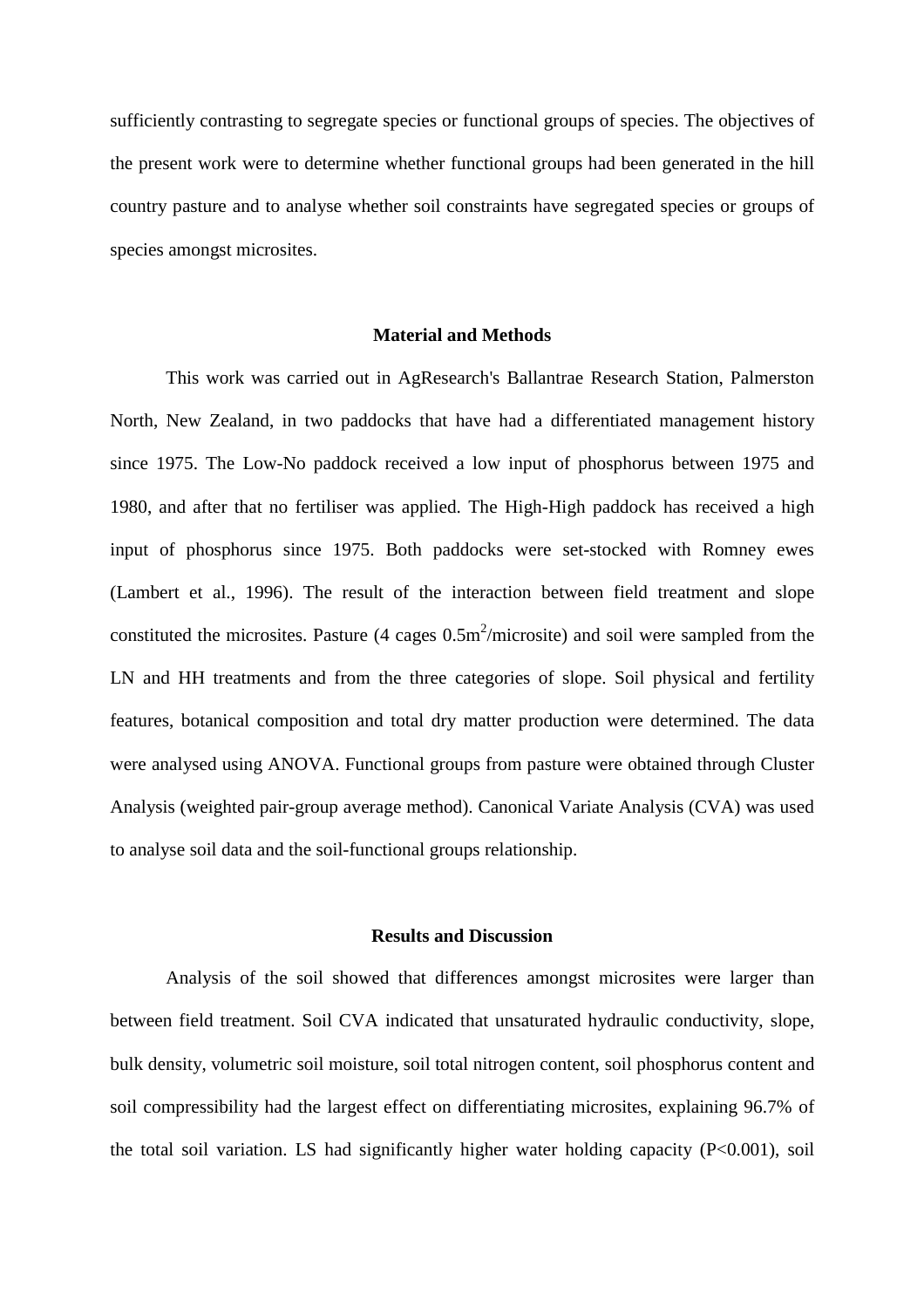compressibility (P<0.001), soil total nitrogen content (P<0.001), soil phosphorus content (P<0.001) and significantly lower bulk density (P<0.001) and unsaturated hydraulic conductivity (P<0.001) than the HS. LS had significantly higher total dry matter production (P<0.001) than the HS. Cluster analysis separated seven botanical functional groups (Table 1). Canonical variate 1 from CVA of soil-functional groups explained 63.5% of the total variation. In one direction CAN 1 had strong positive correlation with unsaturated hydraulic conductivity, slope, bulk density and species group I. In the other direction CAN 1 had a strong positive correlation with volumetric soil moisture, soil total nitrogen content, soil phosphorus content, soil compressibility, the functional groups III and V. CAN 2 explained 28.1% of the total variation and differentiated between field treatments. In one direction CAN 2 had a positive strong correlation with soil phosphorus content and functional groups II and V. In the other direction it had a strong correlation with soil rebound and functional group I. Functional groups showed four types of behaviour in their relationship with CAN 1 related to soil attributes (Figure 1 A, Figure 1 B). Functional groups III and V dominated under high availability of soil resources. Functional groups I and IV dominated microsites with high levels of stress due to low availability of soil resources. Functional groups VI and VII were present in low amounts in the field and showed an indifferent behaviour to changes of soil variables. Functional group II was intermediate between high and low fertility groups.

Results suggest that functional groups III and V would be composed of faster growing species with a large capability to compete when there is a high availability of resources. Group III was more sensitive to increases in the environmental constraints than group V. Functional groups I and IV would be poor competitors under high availability of resources. However with low soil availability of resources, groups I and IV tended to dominate in the field, suggesting that these groups have the comparative advantage of higher tolerance to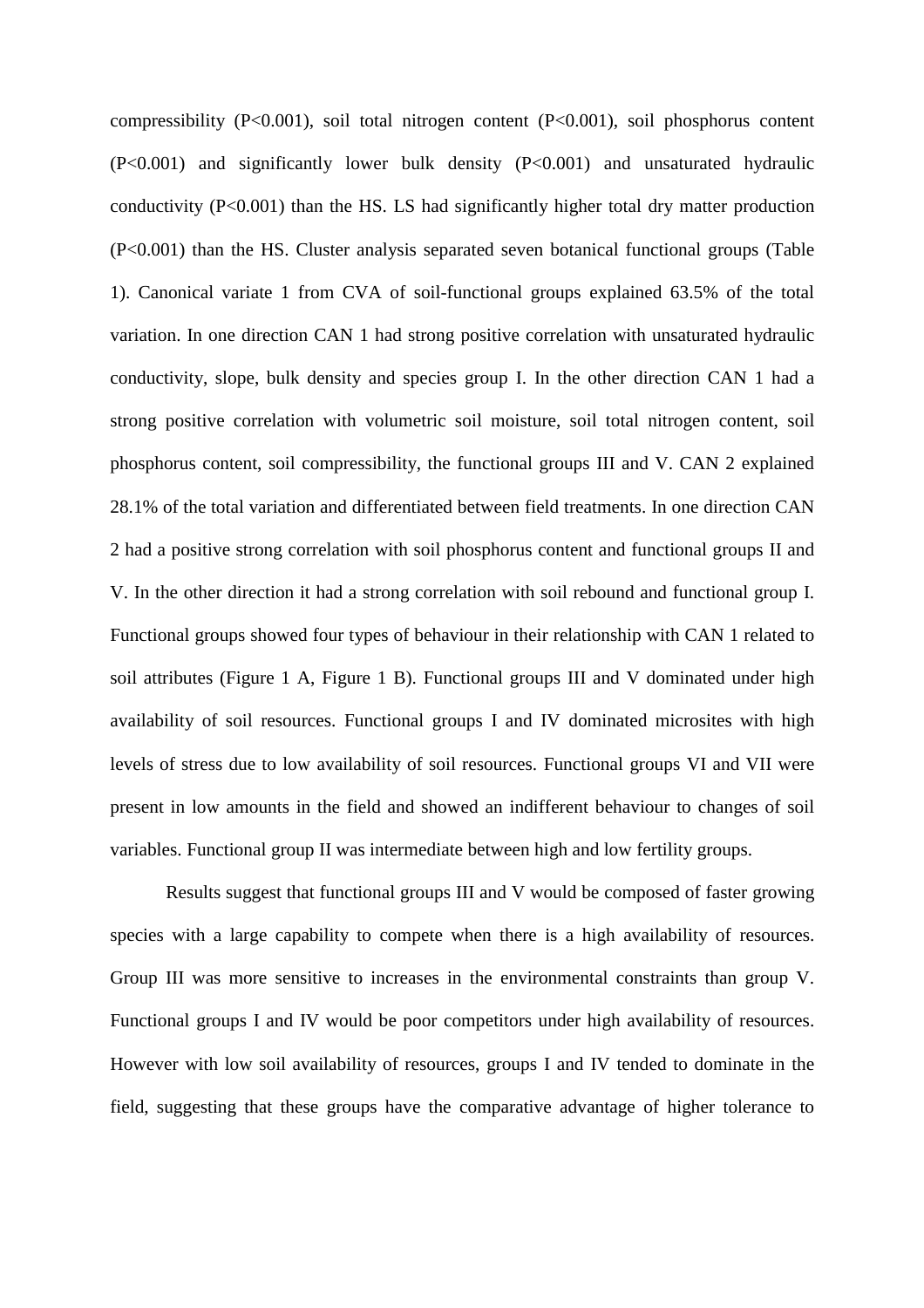environmental constraints. Differences between groups I and IV would indicate that group IV would be more aggressive competing for resources than group I under stress conditions.

Species and functional groups were segregated by environmental variables, such that the presence of species and functional groups that dominated varied along the range of environmental variables. Species and functional groups that dominated in the different soil conditions differed in ecological strategy to succeed such that in environments with high availability of resources high competitors dominated, but when there was low availability of resources, species that are tolerant to stress dominated. The diversity of species and functional groups within a microsite would be expected to stabilise the plant community against perturbation and enhance production.

#### **References**

**Gastó, J., Cosio F. and Panario D.** (1993). Clasificación de Ecorregiones y Determinación de Sitio y Condición. [Classification of ecological regions and determination of site and condition]. Santiago, Chile.: Red de Pastizales Andinos.

Gitay, H. and Noble I.R. (1997). What are functional types and how should we seek them? In: Smith T. M., Shugart H. H., and Woodward F. I. Plant functional types: Their relevance to ecosystem properties and global change. Pp. 3-19. Cambridge University Press, Cambridge, United Kingdom.

**Lambert, M.G., Barker D.J., Mackay A.D. and Springett J.O.** (1996). Biophysical indicators of sustainability of North Island hill pasture systems. Proceedings of the New Zealand Grassland Association **57**: 31-36.

**Smith, T.M., Shugart H.H. and Woodward F.I.** (1997). Plant functional types: their relevance to ecosystem properties and global change. United Kingdom: Cambridge University Press.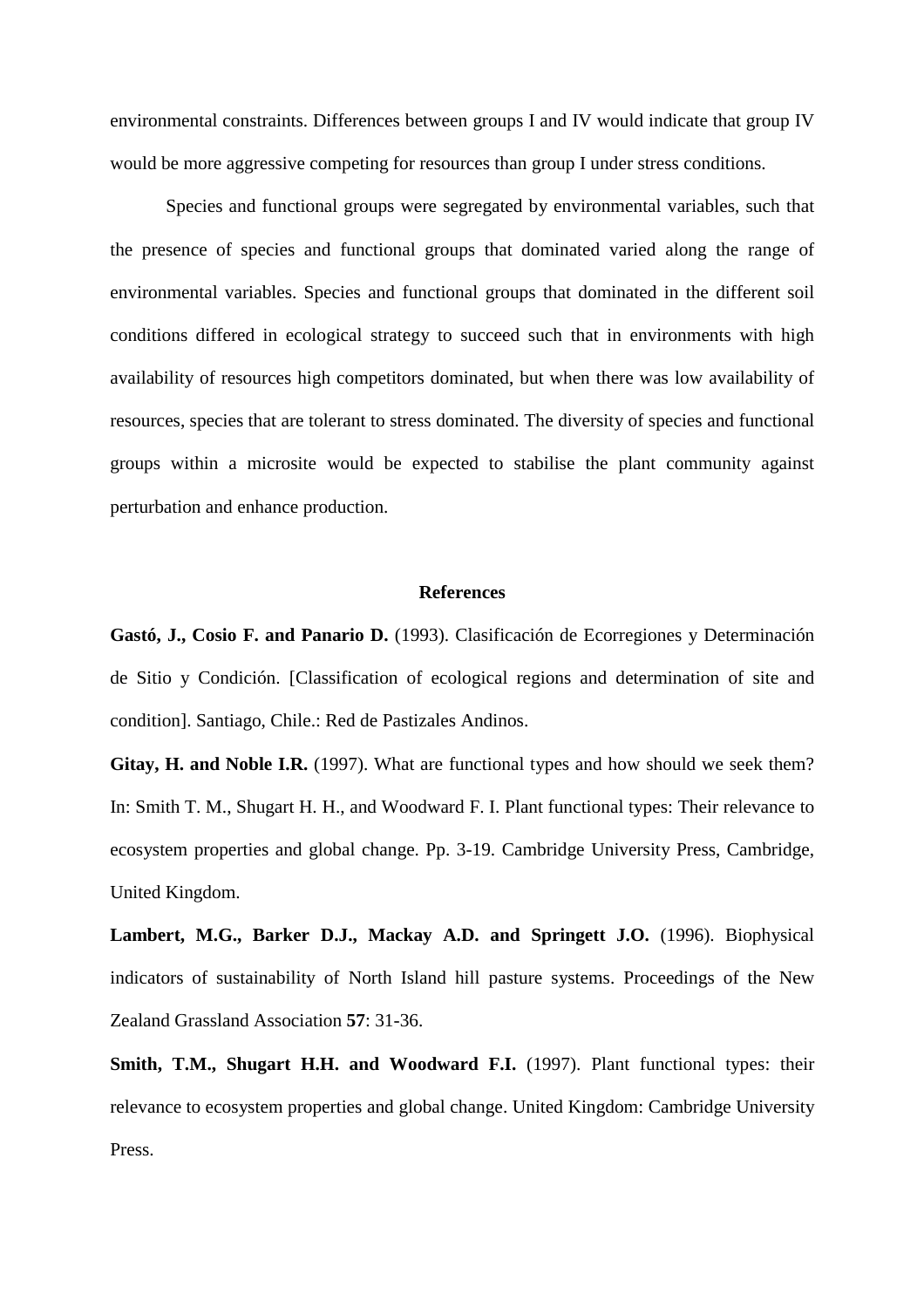**Wilson, J.B.** (1999). Guilds, functional types and ecological groups. OIKOS **86**: 507-22.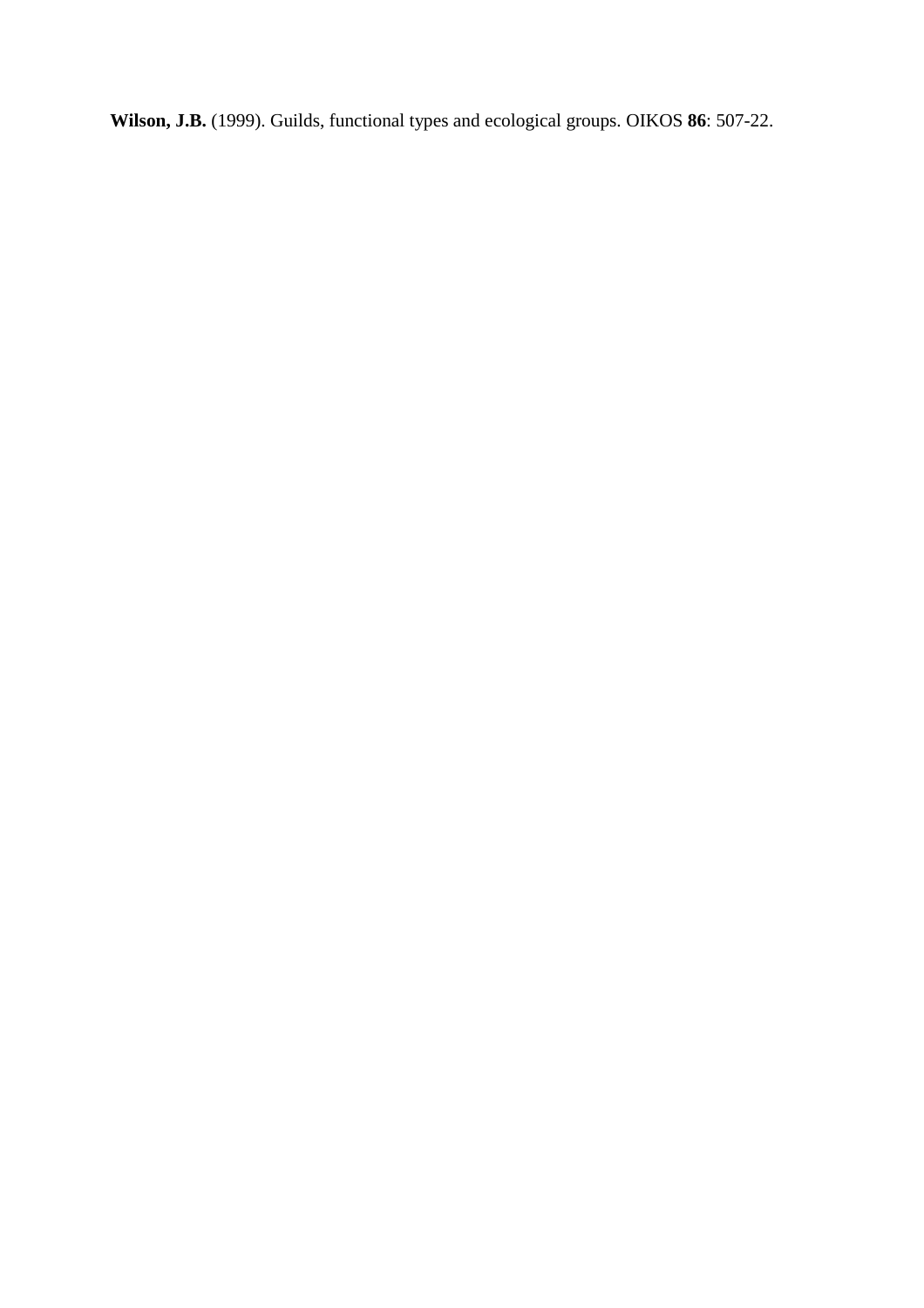**Table 1 -** Groups and sub-groups of species of the naturalised pasture of the hill country of New Zealand according to their functional type determined by cluster analysis.

|                                      | Low Fertility Medium Fertility | <b>High Fertility</b>          | Generalist                 | Generalist | <b>High Fertility</b>  |  |
|--------------------------------------|--------------------------------|--------------------------------|----------------------------|------------|------------------------|--|
|                                      |                                | Grasses                        | Type A                     | Type B     | dicotyledon            |  |
| (Group I)                            | (Group II)                     | (Group III)                    | (Group IV)                 | (Group V)  | (Group VI)             |  |
|                                      | Danthonia sp. Anthoxanthum     | Holcus lanatus                 | Agrostis capillaris Lolium |            | Cerastium              |  |
| odoratum                             |                                |                                |                            | perenne    | glomeratum             |  |
| Festuca rubra Cynosorus<br>cristatus |                                | Poa annua                      |                            |            | Cirsium arvense        |  |
| <i>Hypochaeris</i>                   |                                | Trifolium repens Poa trivialis |                            |            | Plantago lanceolata    |  |
| radicata                             |                                |                                |                            |            |                        |  |
| Leontodon                            |                                |                                |                            |            |                        |  |
| taraxacoides                         |                                |                                |                            |            |                        |  |
| <i>Muscii</i> sp.                    |                                |                                |                            |            |                        |  |
| Trifolium                            |                                |                                |                            |            |                        |  |
| dubium                               |                                |                                |                            |            |                        |  |
| Group: Species with low presence     |                                |                                |                            |            |                        |  |
| (Group VII)                          |                                |                                |                            |            |                        |  |
| Achillea millefolium                 |                                | Dactylis glomerata             | Luzula sp.                 |            | Sagina procumbens      |  |
| <b>Bellis perennis</b>               |                                | Galium arvense                 | Montia verna               |            | Silene gallica         |  |
| Carex sp.                            |                                | Gaphalium sp.                  | Nertera setulosa           |            | Stellaria media        |  |
| Centella uniflora                    |                                | Hydrocotile sp.                | Poa pratensis              |            | Taraxacum officinale   |  |
| Crepis capillaris                    |                                | Linum bienne                   | Polycarpon tetraphylum     |            | Trifolium subterraneum |  |
| Cymbalaria muralis                   |                                | Lotus pedunculatus             | Rumex acetosella           |            | Veronica persica       |  |